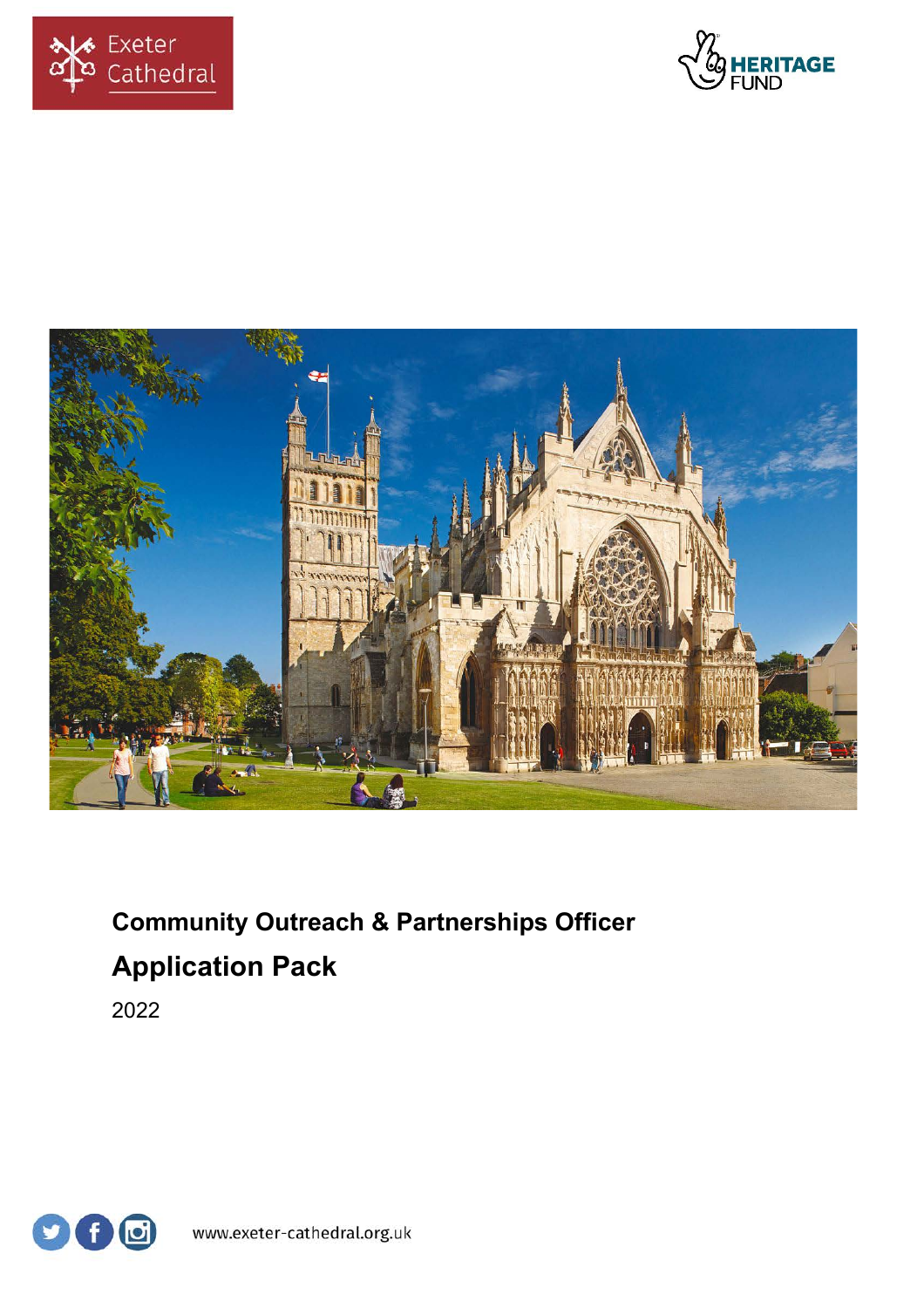





# **Contents**

- About Exeter Cathedral
- Mission Statement
- The Role
- Job Description
- Working for Us
- Equality Statement
- How to apply

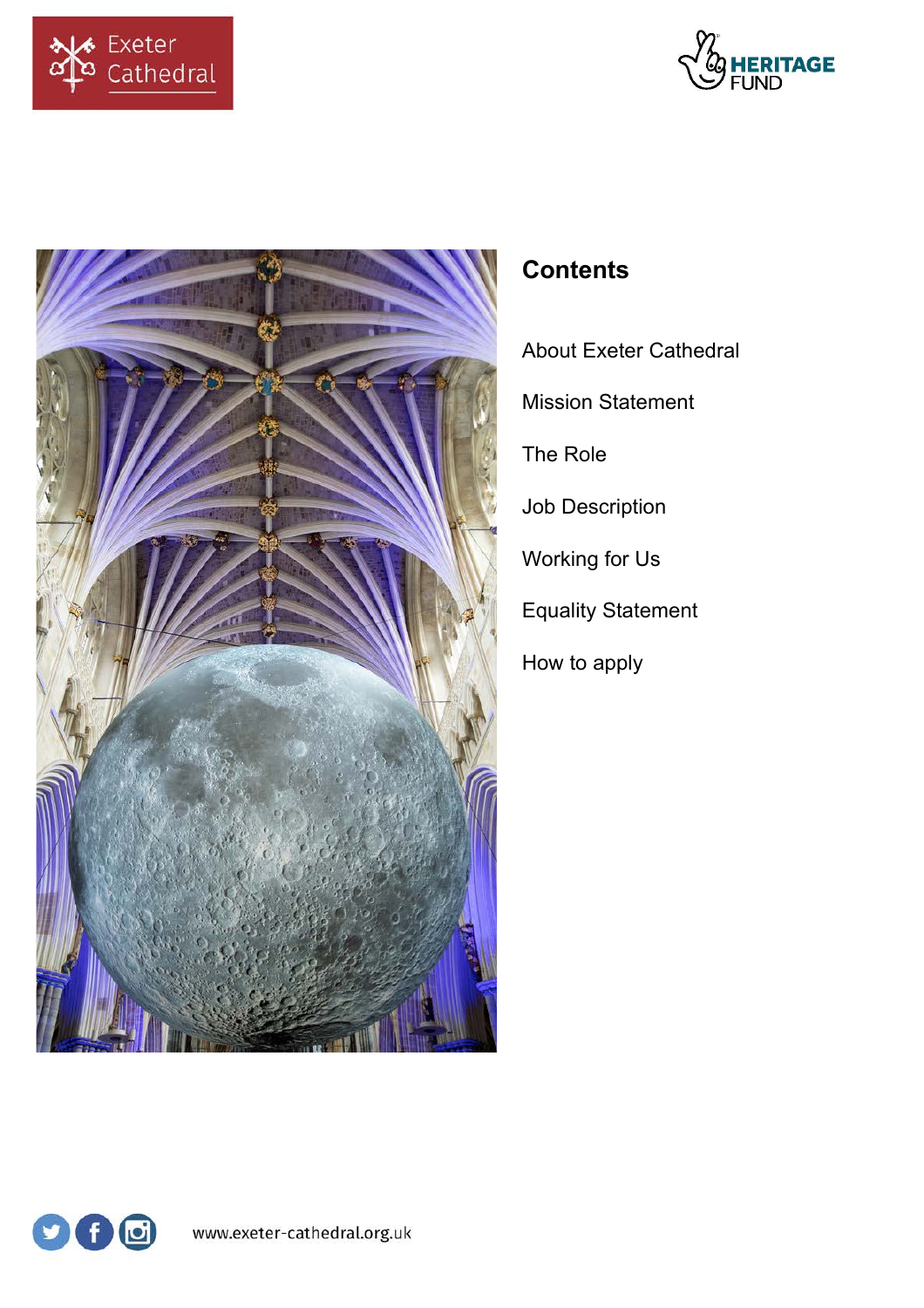



# **About Exeter Cathedral**

The seat of the Bishop of Exeter and the mother church of Devon, Exeter Cathedral is a centre for Christian life in the south west of England and one of the most iconic buildings in the UK.

A vibrant community hub and a world-class heritage destination, Exeter Cathedral has been at the heart of Devon for nearly a thousand years. Now, as then, it offers a refuge for reflection, a place for prayer, and a stage for artists, performers and musicians. It has witnessed a fascinating history and remains home to a living faith, a place for learning and a retreat for relaxation. Exeter Cathedral is, at once, a centre of innovation and of ancient treasures; telling stories of the past while carefully conserving them for the future. Innovatively sharing its secrets to welcome a new generation.

Led by the Dean and Chapter, Exeter Cathedral is supported by a dedicated team of staff, clergy and over 400 volunteers.



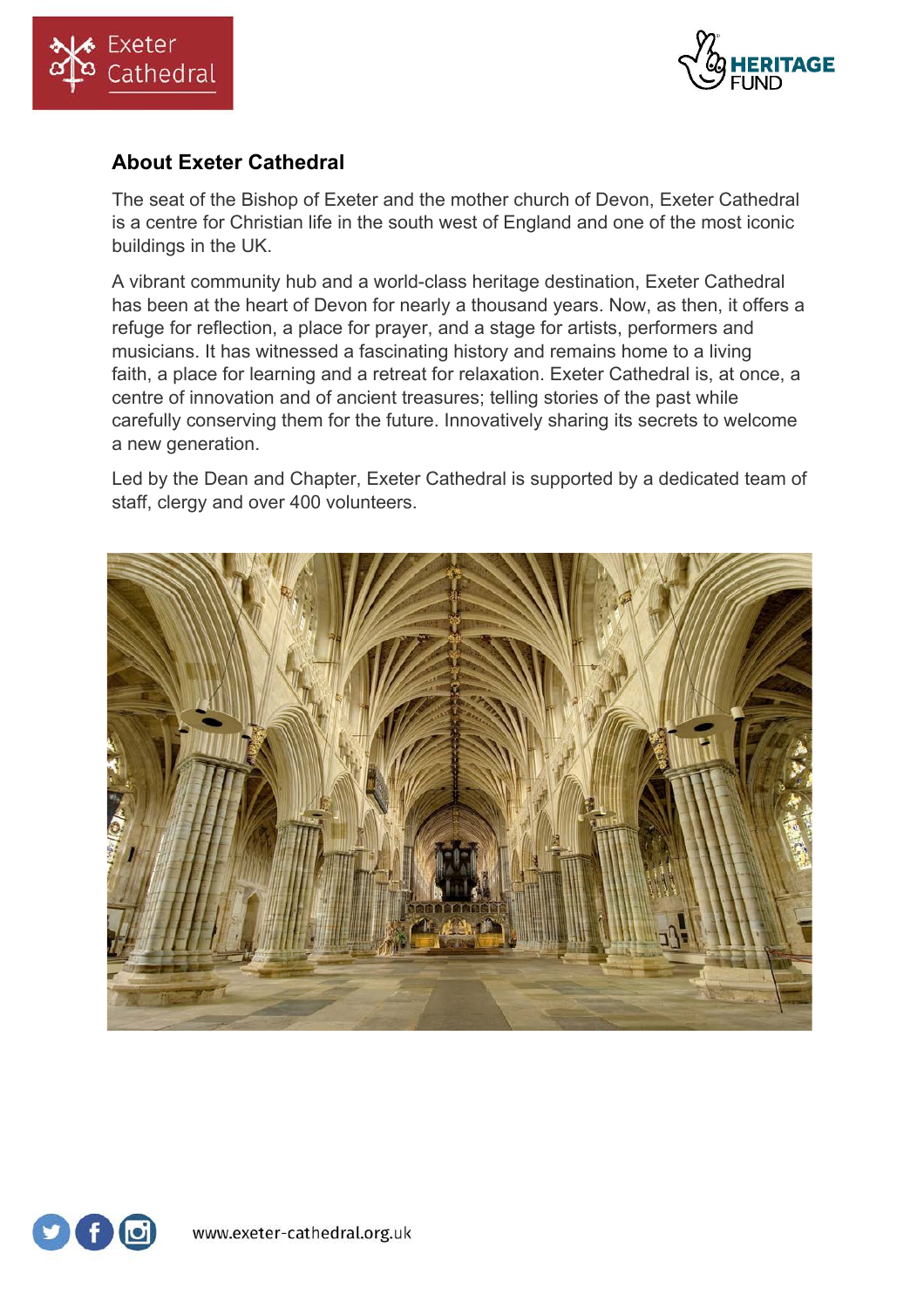



#### **Mission and Values**

Exeter Cathedral exists for the glory of God and as a sign of God's kingdom. Our mission is growing in prayer, making disciples and serving people in Devon with joy.

## **Our Values**

We are committed to and will courageously pursue being:

- Welcoming To All
- The Best We Can
- Open and Listening
- Fair and Respectful

We are the place where the Diocese of Exeter gathers for important events. We have a major role, too, in the life of the City of Exeter and the County of Devon. We are the place where times of significant celebration or sadness are marked, and so we have close working partnerships across the County.

The Cathedral is a working church and a place with a centuries-old pattern of daily worship. We delight in maintaining our part in the ancient traditions and beauties of music and song. We help with the spiritual needs of those who worship here, and are able to offer pastoral and spiritual care, to those who come as worshippers, pilgrims or tourists. We also offer a diverse programme of learning and engagement, so that those who come here can immerse themselves in the heritage of which we are guardians, and the faith of those who built the Cathedral and work and worship in it today.

The Cathedral is also a major tourist destination in the South West of England and welcomes visitors from all over the world. We have ambitious plans to develop our facilities for all our visitors. We seek to hand on the physical and spiritual heritage, of which we are present custodians, in good order for future generations to enjoy.

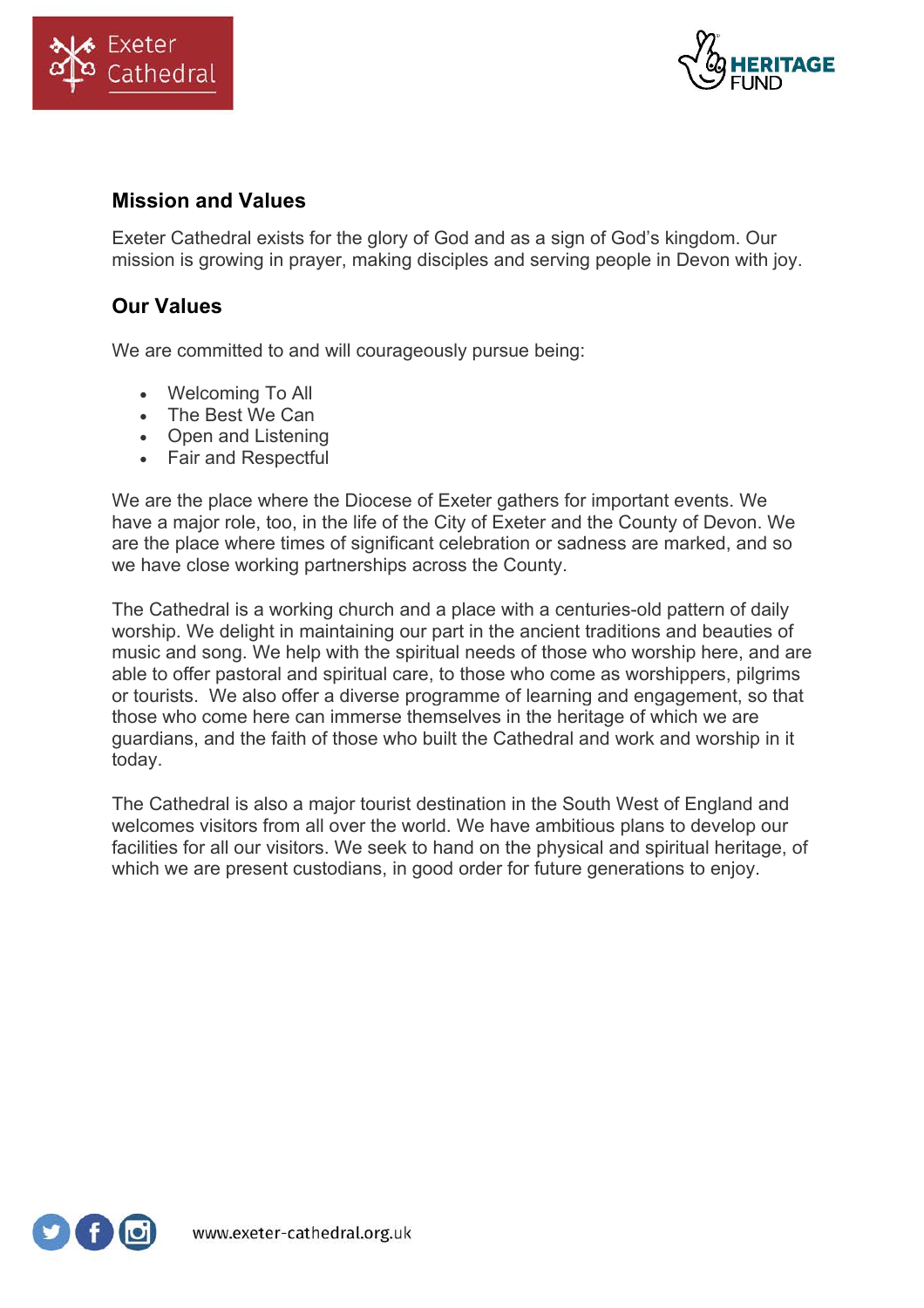



# **The Role**

#### **Community Outreach and Partnership Officer**

We are looking for a talented professional to support us in our aim of engaging the people of Devon and being at the heart of their community.

The Cathedral, its stories and many treasures belong to everyone and this role will be key to welcoming and engaging them effectively. Our new NLHF funding will ensure improved connectivity and the Activity Plan will drive improvements in our ability to welcome more people to the Cathedral; embed consultation and co-creation into our work; engage with new audiences and create a legacy of community cohesion and partnership working.

We want to appoint someone who shares our passion for quality and inclusion, working in partnership with groups and organisations on our doorstep. You will develop the skills and confidence of our people to deliver meaningful activities for, and with, our communities. Working with creative producers you will engage people in new ways and improve the natural environment of the cathedral for the benefit of all.

The post will be part of the new Heritage and Engagement Department. A dynamic and experienced team with a broad range of knowledge and skills. The successful candidate will add to this the ability to deliver an amazing NLHF funded programme of activities for everyone.

If you wish to arrange an informal discussion or visit, then please contact jonathan.scott@exeter-cathedral.org.uk



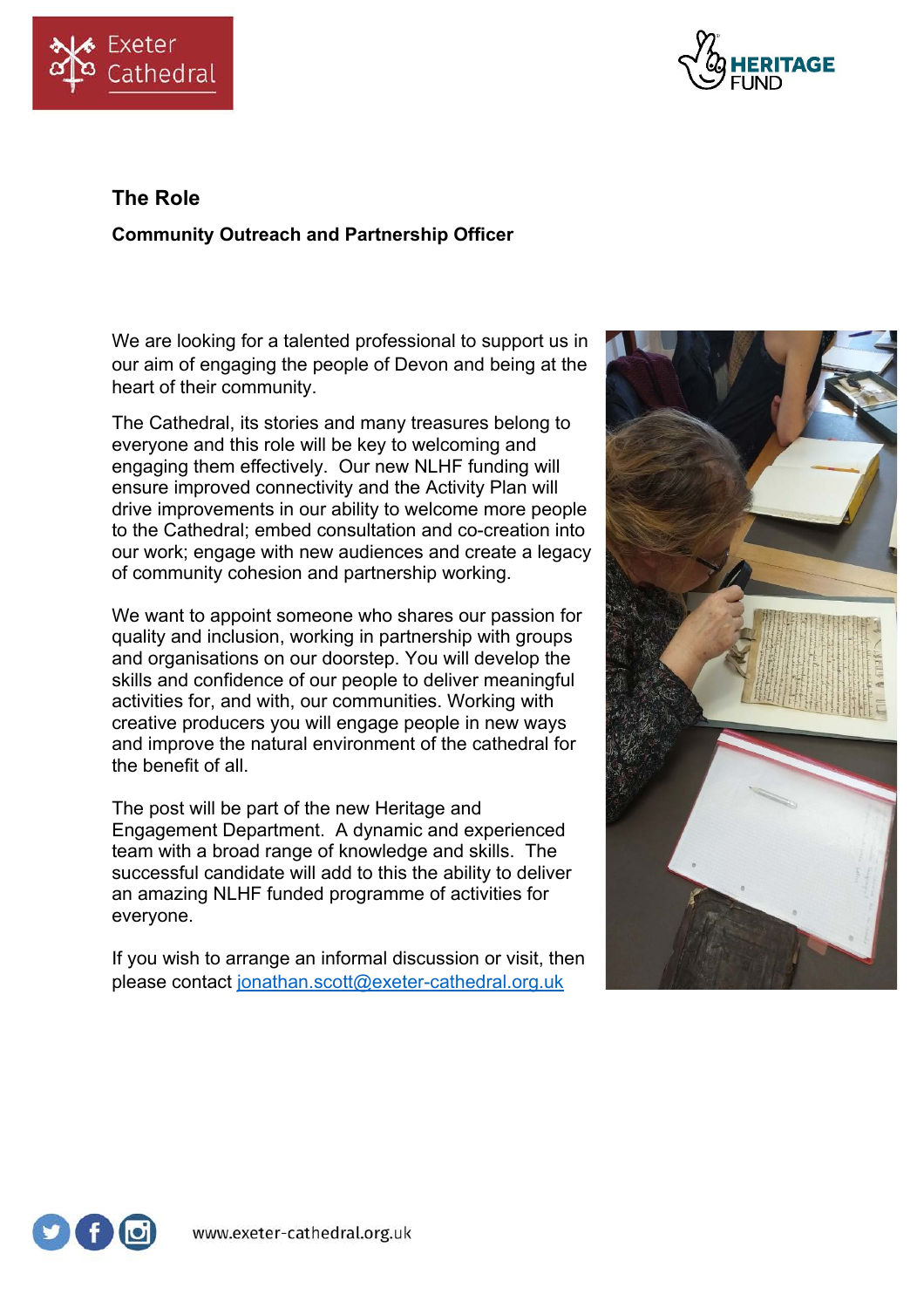



# **Job Description**

| Title:                | <b>Community Outreach and Partnership Officer</b>                                |
|-----------------------|----------------------------------------------------------------------------------|
| Department:           | Heritage and Engagement                                                          |
| <b>Reporting to:</b>  | Heritage Engagement Manager                                                      |
| <b>Hours of Work:</b> | 35 hours per week with some out of hours working                                 |
| Location:             | <b>Exeter Cathedral</b>                                                          |
| Salary:               | circa £28,000 - £31,000                                                          |
| <b>Contract Type:</b> | This post is 3 years fixed term funded by the National Lottery<br>Heritage Fund. |

#### **Background to the role:**

This role is responsible to the Heritage Engagement Manager and based at Exeter Cathedral. Responsibilities will include leading the delivery of NLHF funded programme of activities for new audiences including young people and community groups.

#### **Purpose of the role:**

The Community Outreach & Partnership Officer will manage and deliver a new heritage activity programme over a three year period funded by the National Lottery Heritage Fund. The post holder will plan, develop and deliver activities for our target audiences, in particular young people, local people experiencing social isolation, families, and people who are vulnerably housed or homeless.

#### **Duties and Responsibilities:**

To be responsible for the co-ordination and delivery of the Cathedral's Activity Plan. In practice this will mean:

- Ensuring each project stream is delivered effectively, to programme and to budget
- Managing relationships with partner organisations and developing new relationships as the programme develops
- Recruiting and managing creative and specialist consultants to deliver key elements of the programme
- Ensuring that the needs of the target audiences are met and the projects deliver tangible benefits for those audiences
- Working with the Evaluation Consultant to ensure that relevant information is collected and analysed during the delivery phase

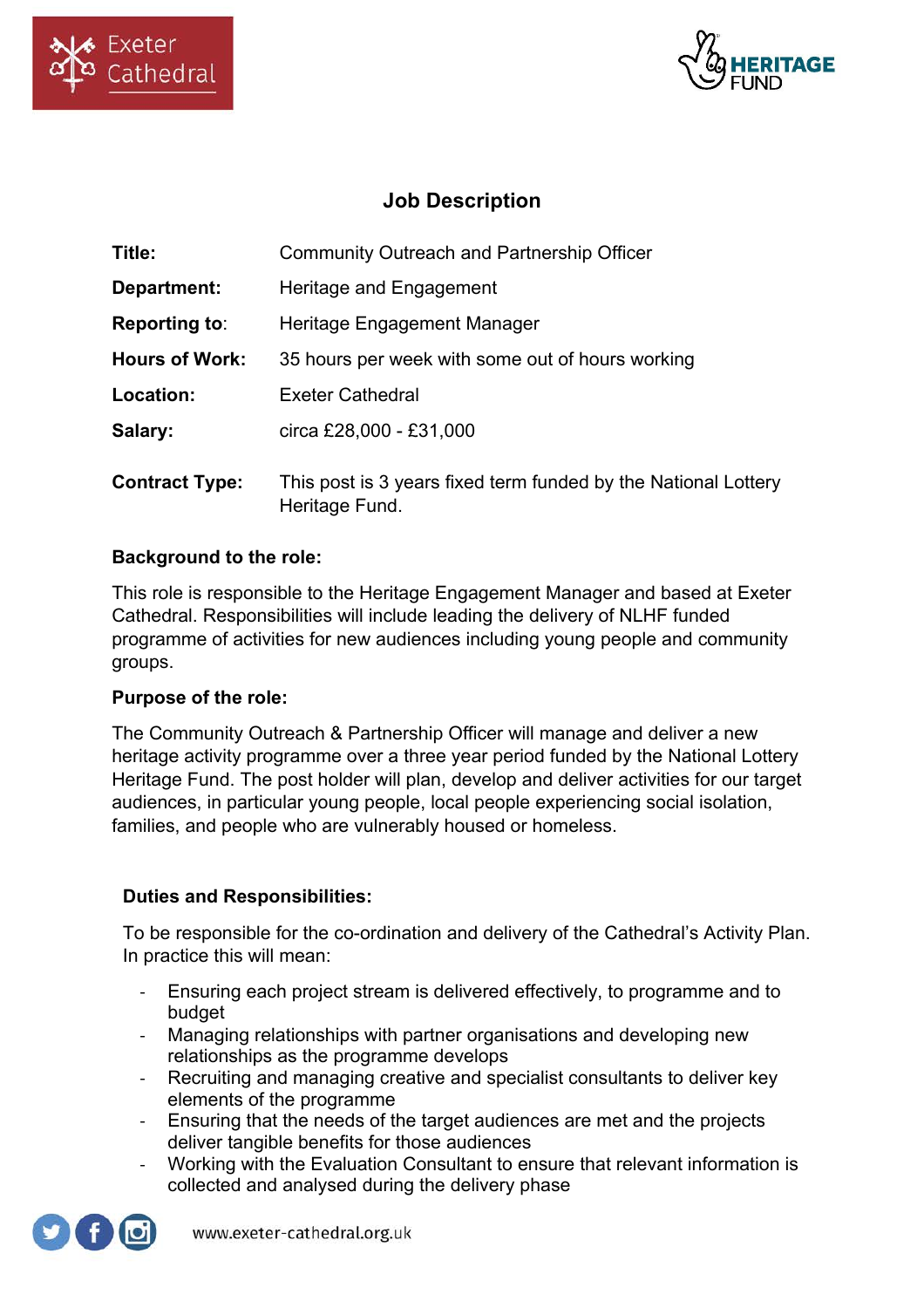



- Utilising information gathered during the delivery phase to review and improve the experience of participants and to help develop the long term planning of community outreach and partnerships at the Cathedral
- Organising expert input into the Activity Plan programme including liaising with speakers & ensuring content meets the needs of participants
- Working closely with the Volunteering Manager to deliver the Welcome Project, designed to improve how we welcome a diverse audience to the cathedral
- Supporting and administering adults undertaking work placements / work experience at the cathedral
- Administering the delivery of activities; including ensuring appropriate spaces are booked, necessary materials and equipment required are available and participants have access to relevant information about sessions
- Utilising evaluation and learning from the delivery of the Activity Plan in planning the long term future of engagement
- Acting as an advocate for participation, engagement and partnerships with new audiences at the Cathedral



Image courtesy Russell Sach

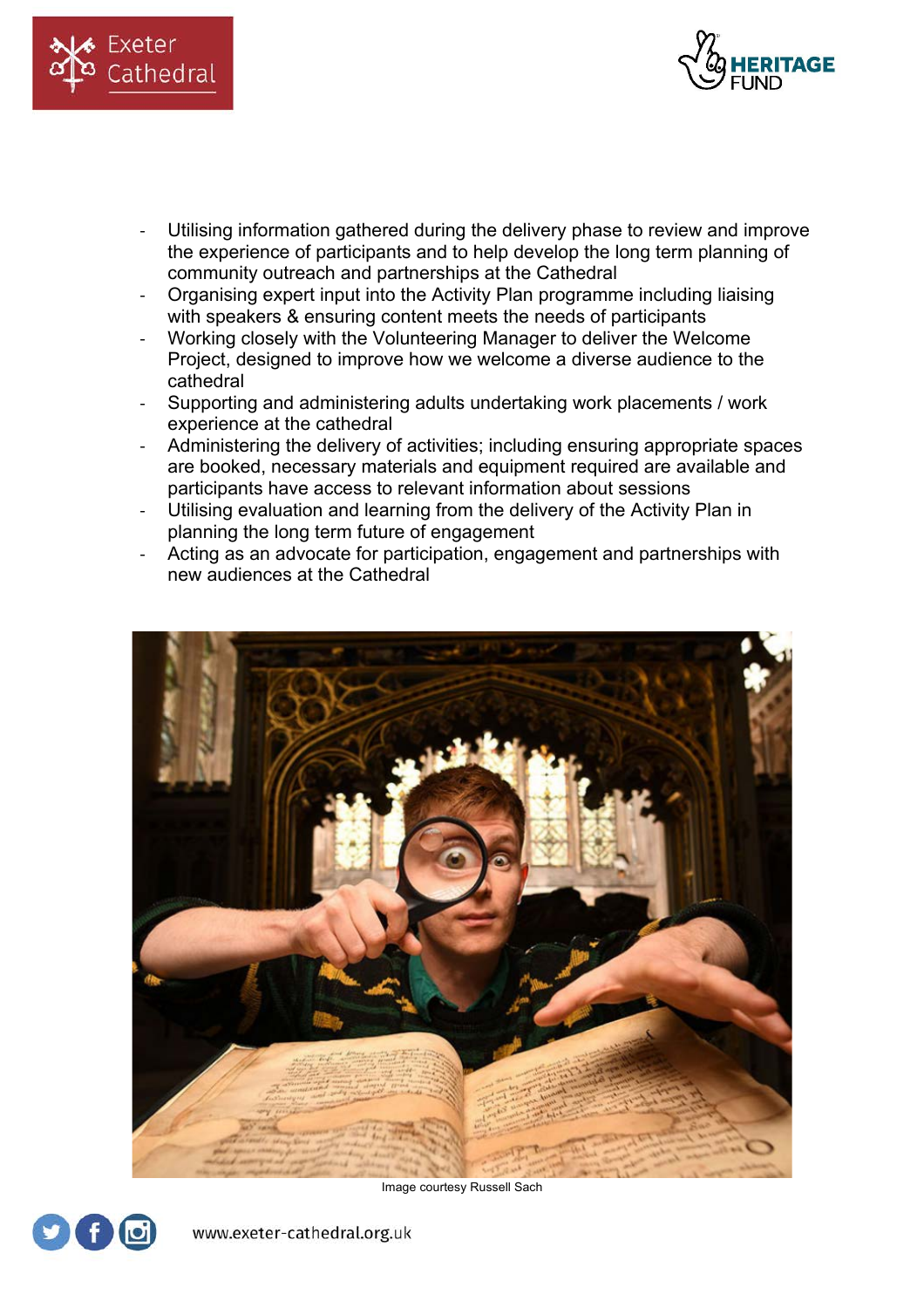



#### **Professional Requirements:**

- Experienced in planning, developing and delivering community outreach activity
- Experience with working in partnership
- Demonstrable commitment to, and interest in, working in a heritage environment
- Experience of working on a publically funded project, ideally NLHF funded
- Excellent project management, organisational and planning skills and able to give examples
- Experience of undertaking project evaluation and acting on outcomes
- Excellent administrative skills and IT literate
- Excellent communications skills, both written and verbal
- Demonstrable experience of working effectively as part of a team
- Ability to work effectively on cross-team initiatives and to consult as appropriate

#### **Candidate Profile**

- Motivated with a positive attitude
- Ability to work with a diverse range of people, understanding their needs and responding accordingly
- Excellent interpersonal skills
- Ability to work independently and as part of a team
- Adaptable and flexible
- Ability to work under pressure, manage a high workload and able to deal with peaks of activity and deploy resources effectively to meet deadlines
- To support and engage fully with the Cathedral's Mission and Values
- Willingness to work some weekends, evenings and Bank Holidays



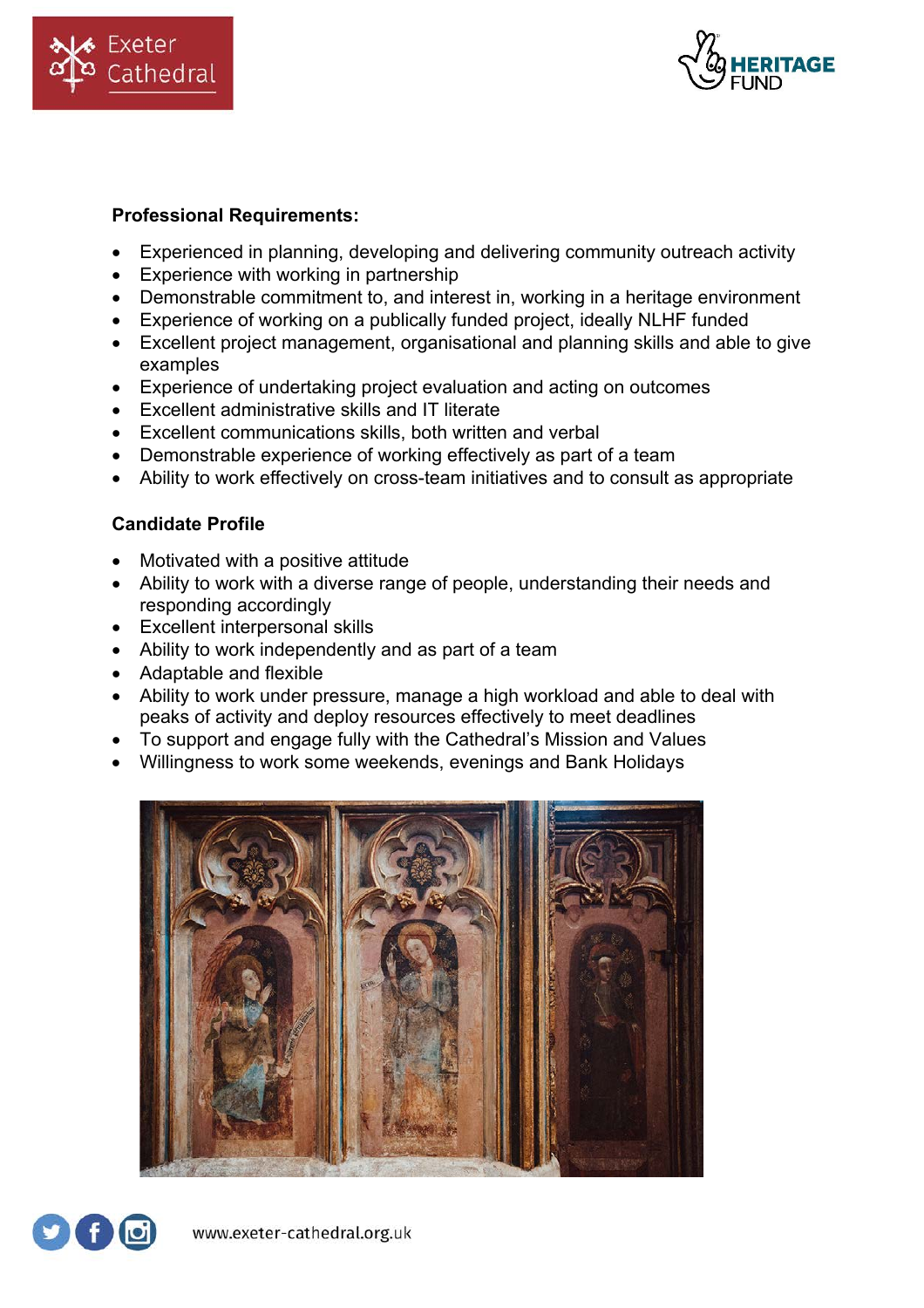





## **Working for Us**

#### **Safeguarding**

The Chapter have committed the Cathedral community to the support, nurture, protection and safeguarding of all, especially the young and the vulnerable.

We recognise that our work with children, young people and vulnerable adults is the responsibility of the whole church community, and we are fully committed to acting within current legislation, guidance, national frameworks and the Diocesan Safeguarding procedures.

Exeter Cathedral will also act in an open, transparent and accountable way in working in partnership with the Diocesan Safeguarding Adviser, Children and Adult Social Care Services, the Police, Probation Services and other agencies to safeguard children and vulnerable adults.

We welcome staff and volunteers who are recruited in accordance with House of Bishops' Interim Guidelines on Safer Recruitment 2015. This means we will ensure that those who are employed or who volunteer to work with children, young people and vulnerable adults are suitable for the role, that they know what the role entails and that they are supported in carrying it out.

The appointment will be subject to enhanced clearance from the DBS.

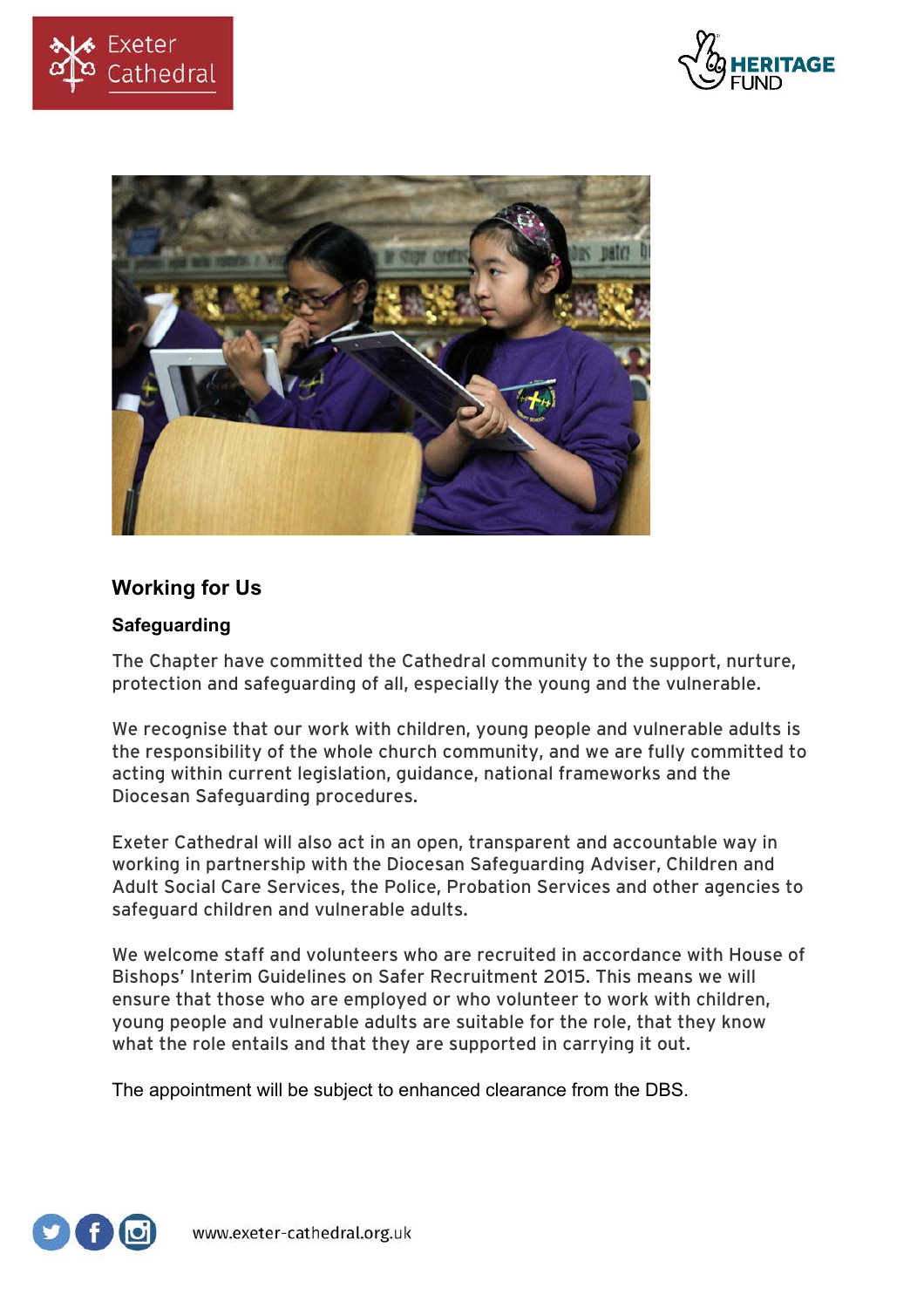



#### **Salary**

The salary for this role is circa £28,000 - £31,000

#### **Working Pattern**

The role is full time and 35 hours per week with some out of hours working

#### **Annual Holidays**

The holiday entitlement is 30 days per year including public holidays. If you are required to work on a public holiday, you will be entitled to the equivalent time off on an alternative day, to be agreed with your line manager

#### **Pension Scheme**

The Cathedral will match up to 5% of your contribution to your pension plan (provided it is HMRC approved)

#### **Staff Discounts**

All employees receive a 10% discount on purchases made in our Shop and Café and complimentary tickets to our in-house concerts

#### **Equality Statement**

The Cathedral recognises the benefits of a diverse workforce and is committed to providing a working environment that is free from discrimination.

The Cathedral seeks to promote the principles of equality and diversity in all its dealings with employees, workers, job applicants, clients, customers, suppliers, contractors, recruitment agencies and the public.

It is the policy of the Cathedral that no employees or prospective employees receive less favourable treatment or are disadvantaged by any circumstances, conditions or requirements that cannot be justified. All employees and those who act on the Cathedral's behalf are required to adhere to this policy when undertaking their duties or when representing the Cathedral in any other guise.